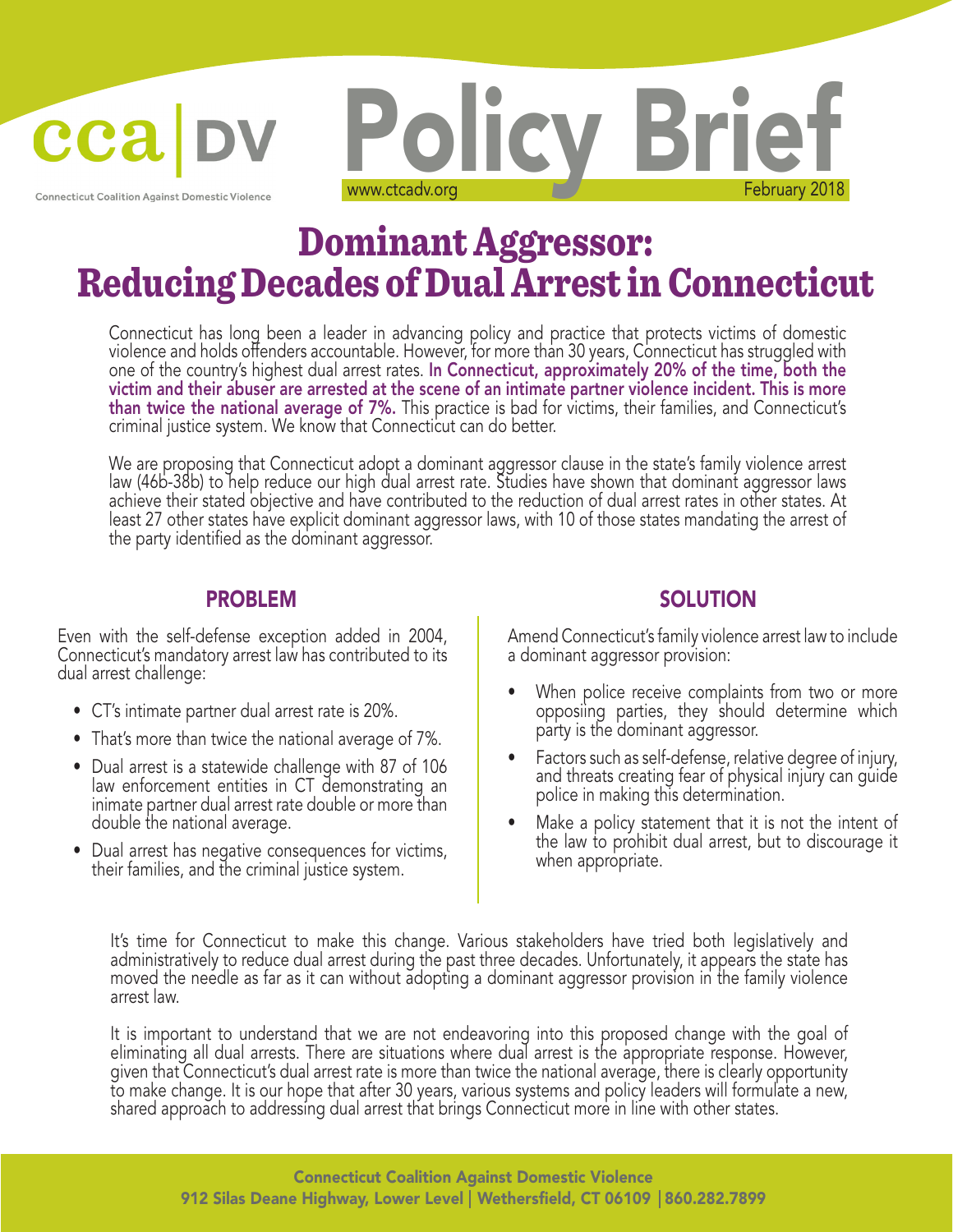# WHAT IS DUAL ARREST?

A dual arrest occurs when law enforcement arrests both parties at the scene of a family violence or intimate partner violence incident (intimate partner refers to spouses, former spouses, individuals who are dating, or individuals who have a child in common). Connecticut has a mandatory arrest law for all incidents of family violence (C.G.S. 46b-38b). This means that law enforcement must make an arrest upon finding probable cause that a family violence crime has been committed unless a party has been found to have acted in self-defense.

Enacted in 1987, Connecticut's mandatory arrest law was intended to provide the appropriate response to domestic violence. However, it has seemingly resulted in the unintended consequence of dual arrests occurring approximately 20% of the time in intimate partner violence incidents. That is more than twice the national average of  $7\%$ .<sup>1</sup> There is no one system to blame for this situation. Various stakeholders, including law enforcement, are simply doing their jobs and adhering to the existing structure of Connecticut's family violence arrest law.

Connecticut's challenge with dual arrest is statewide, cutting across diverse socio-economic communities, through rural, suburban, and urban settings.

Eight-seven (87) of the state's 106 law enforcement entities have intimate partner dual arrest rates that are double or more than double the national average.<sup>2</sup> Intimate partner violence incidents are difficult, complex situations. Law enforcement responds. to highly volatile and emotional scenes that, on the service, may appear more gray than black and white. Structural limitations inherent in Connecticut's existing family violence arrest law and liability concerns on the part of law enforcement contribute to the state's high dual arrest rate.

### DUAL ARREST IN CT

CCADV recently compiled dual arrest data from two primary sources – CT Department of Emergency Services and Public Protection (DESPP) Annual Family Violence Arrest Report and CT Judicial Branch Court Support Services Division (CSSD) Intakes. DESPP arrest data for 2014 – 2016 shows an 18% dual arrest rate for intimate partner violence incidents.3 CSSD court intake data for that same time period demonstrates a 27.6% dual arrest rate for intimate partner violence incidents.<sup>4</sup> While the difference between these two data sources and how various systems capture data is an issue requiring further attention, both sources demonstrate dual arrest rates well above the national average of 7%.

п

# CT'S FAMILY VIOLENCE MANDATORY ARREST LAW

#### CGS § 46b-38b Investigation of family violence crime by peace officer. Arrest.

(a) Whenever a peace officer determines upon speedy information that a family violence crime has been committed within such officer's jurisdiction, such officer shall arrest the person or persons suspected of its commission and charge such person or persons with the appropriate crime. The decision to arrest and charge shall not (1) be dependent on the specific consent of the victim, (2) consider the relationship of the parties, or (3) be based solely  $\frac{1}{1}$ on a request by the victim...

(b) No peace officer investigating an incident of family violence shall threaten, suggest or otherwise indicate the arrest of all parties for the purpose of discouraging requests for law enforcement intervention by any party. Where complaints are made by two or more opposing parties, the officer shall evaluate each complaint separately to determine whether such officer should make an arrest or seek a warrant for an arrest. Notwithstanding the provisions of subsection (a) of this section, when a peace officer reasonably believes that a party in an incident of family violence has used force as a means of self defense, such officer is not required to arrest such party under this section.

(c) No peace officer shall be held liable in any civil action regarding personal injury or injury to property brought by any party to a family violence incident for an arrest based on probable cause or for any conditions of release imposed pursuant to subsection (b) of section 54-63c.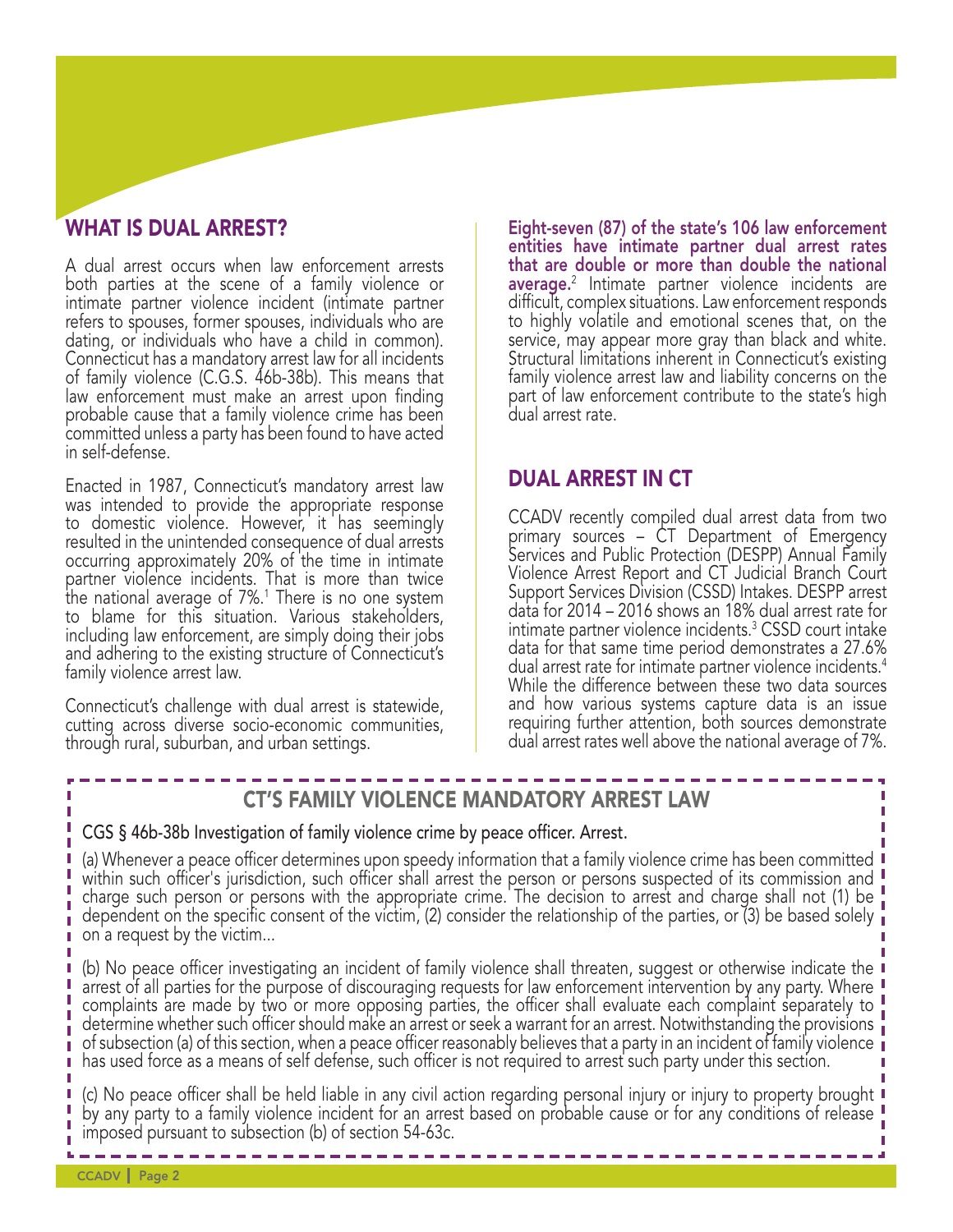According to the CT Judicial Branch, family violence arrests account for approximately one-third of the criminal court docket. Of the intimate partner dual arrest cases before the court in 2015, the majority of individuals arrested were screened by CSSD Family Relations as being at a low to moderate risk of reoffending (72% of women and 64% of men). Cases are typically dismissed or nolled for the individuals screened as low or moderate risk (93% of low risk women and 86% of moderate risk women; 88% of low risk men and 78% of moderate risk men). Few low or moderate risk arrestees are convicted (15% of women and 26% of men).

Given that family violence arrests account for onethird of Connecticut's criminal court docket, this data demonstrating the low to moderate risk posed by the majority of intimate partner dual arrests offers the opportunity to consider how policy changes might achieve efficiencies in the criminal justice system.

### IMPACT OF DUAL ARREST

Dual arrests have both short- and long-term consequences for victims, families, and the criminal justice system. One of the most often cited consequences of dual arrest is the impact it has the victim's perception of the criminal justice system. Many victims suffer abuse for a number of years before they have the courage to reach out for help. If they are arrested once they reach out for help, chances are that they won't reach out for help again. This distrust of the criminal justice system means that the victim is much less safe moving forward – a fact that her or his abuser may realize and exploit. Summarized by the National Council of Juvenile and Family Court Judges (NCJFCJ) in its 1994 family violence model state code, "in making dual arrests, officers may place victims at accelerated risk and often immunize perpetrators from accountability."<sup>6</sup>

**72%** of women and **64%** of men arrested in an ipv dual arrest are screened in by CSSD as being at LOW to MODERATE RISK TO RE-OFFEND with the majority of these cases dismissed or nolled

Children who witness a dual arrest also experience a significant amount of trauma that can result in a persistent distrust of the criminal justice system. Children often see, hear, and understand more than we think they do, and they have a solid understanding of their family dynamics. If witnessing intimate partner violence in their household, they often know which parent is the victim and which parent is the aggressor. If they see the parent they identify as the "true victim" arrested, they are not likely going to view law enforcement as someone they can trust to help.

Victims and their families also experience financial consequences of a dual arrest. The victim is forced to enter the criminal justice system as a defendant and therefore may need to hire an attorney. She or he may need to take time off of work or hire childcare to attend court dates. The issuance of a criminal protective order against the victim may leave her or him vulnerable to further legal issues due to violations. And even if the case is ultimately dismissed or nolled, the victim may face an ongoing record of a family violence arrest. Furthermore, the dual arrest could result in immigration issues for the victim.

Finally, the criminal justice system also ends up using limited resources to deal with thousands of dual arrests, a large percentage of which may be unnecessary. If Connecticut's dual arrest rate was brought more in line with other states, the CT Judicial Branch and state's attorneys would see fewer family violence intakes and presumably be able to repurpose the resources currently utilized for those cases.

# **" In making dual arrests, officers may place victims at accelerated risk and often immunize perpetrators from accountability.**

- National Council of Juvenile and Family Court Judges 1994 Model Code on Domestic and Family Violence

**"**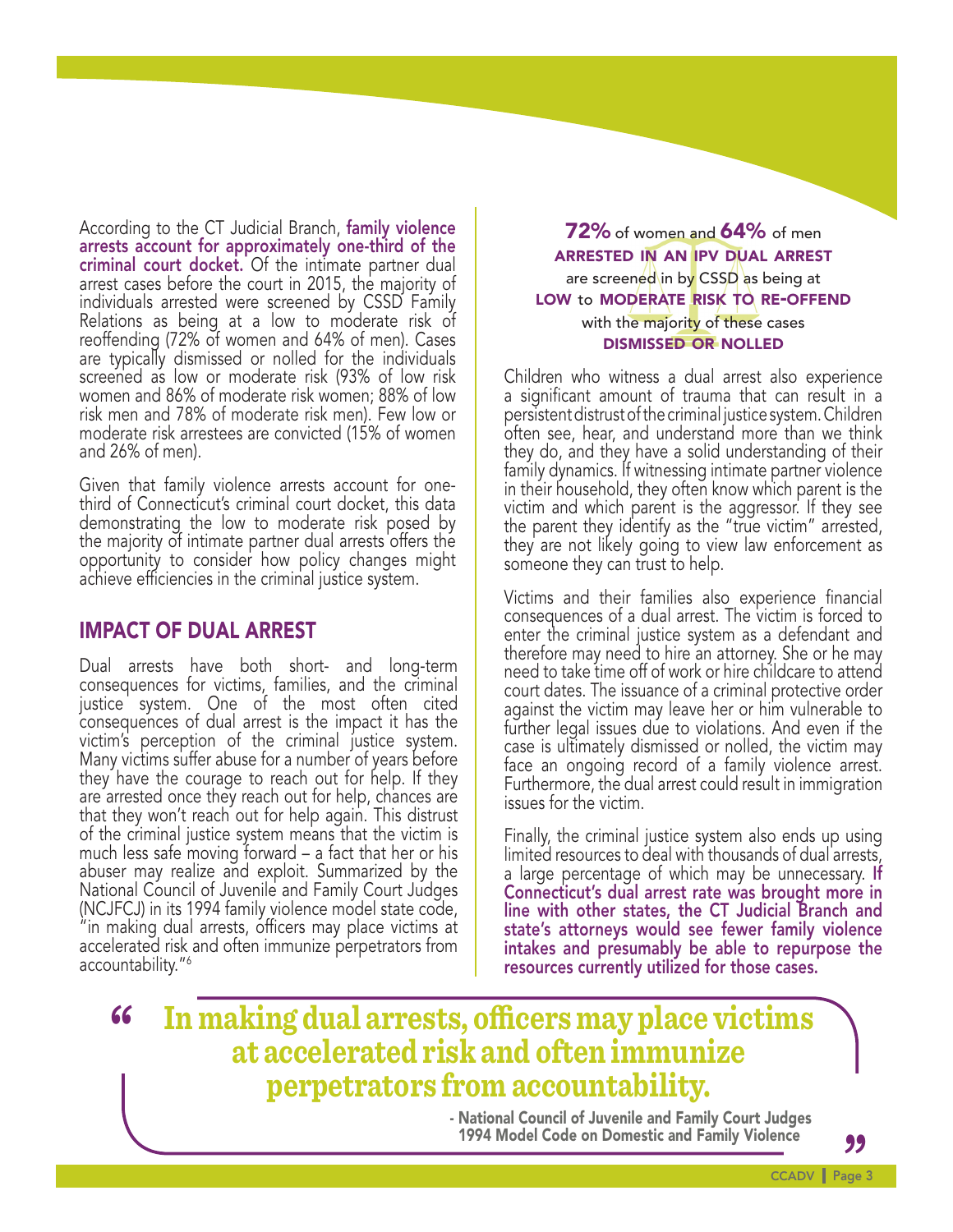# CT's HISTORY OF ATTEMPTED FIXES

Since Connecticut's adoption of a mandatory family violence arrest law, several studies have been conducted both nationally and within Connecticut to better understand the unintended consequence of dual arrest. All of these studies have noted Connecticut's high dual arrest rate relative to other states. Connecticut is not the first state to experience this challenge and researchers have pointed to the structure of family violence arrest laws as one of the most significant contributing factors to high dual arrest rates. In a 2016 study, David Hirschel and Lindsay Deveau highlight this unintended consequence, "police, faced with the pressure to arrest and uncertain what has actually transpired, arrest both parties, unjustly arresting victims in the process."7

In 2004, the Connecticut General Assembly adopted a self-defense exception in the state's family violence arrest law. This was a compromise to CCADV's proposal of adding a dominant aggressor clause to the statute. This compromise was supported at the time by a variety of stakeholders and was expected to assist law enforcement in assessing the use of self-defense and infliction of "defensive" as opposed to "offensive" injuries. Unfortunately, despite the self-defense exception being law for 14 years and seeing increases in training for law enforcement over this time period, there has not been a meaningful decrease in the state's intimate partner violence dual arrest rate.

#### DOMINANT AGGRESSOR LAW

CCADV has proposed that Connecticut make the shift to a dominant aggressor law for family violence incidents that involve complaints from two or more opposing parties. Such a law will guide police in determining which party is the dominant aggressor, typically defined as the most significant aggressor or the person who poses **the most serious ongoing threat**. Dominant aggressor<br>laws are currently in place in 27 other states.<sup>8</sup> While not seeking to prohibit dual arrests, we are hopeful that such a change in Connecticut will bring our state's dual arrest rate more in line with the national average.

Recognizing that victims often engage in the use of force or violence against their abusers in direct response to their victimization, states have "increasingly recognized that arresting victims who are acting in response to abuse

#### PROPOSED CHANGE TO CGS § 46b-38b

(a) **Except as provided in subsection (b) of this section,** whenever a peace officer determines upon speedy information that a family violence crime has been committed within such officer's jurisdiction, such i<br>I officer shall arrest the person [or persons] suspected I of its commission and charge such person [or persons] I with the appropriate crime. The decision to arrest [ and charge shall not (1) be dependent on the specific consent of the victim, (2) consider the relationship of  $\mathbf{i}$ **t** the parties, or (3) be based solely on a request by the **I** victim...

(b) [No peace officer investigating an incident of family violence shall threaten, suggest or otherwise indicate the arrest of all parties for the purpose of discouraging  $\overline{\phantom{a}}$ requests for law enforcement intervention by any party. Where complaints are made by two or more opposing **I** parties, the officer is not required to arrest both parties. The officer shall evaluate each complaint separately. to determine [whether such officer should make an **i** arrest or seek a warrant for an arrest] which party is the **dominant aggressor.** In determining which party is the dominant aggressor, the officer shall consider the intent of this section to protect victims of domestic violence, whether one party acted in defense of self or a third party pursuant to section 53a-19, the relative degree of injury, threats creating fear of physical injury, and any  $\blacksquare$ history of family violence between the parties if that history can be reasonably obtained by the officer. The officer shall arrest the party whom the officer believes to be the dominant aggressor. It is the intent of this section to discourage, when appropriate, but not I prohibit dual arrests. [Notwithstanding the provisions I of subsection (a) of this section, when a peace officer reasonably believes that a party in an incident of family **i** violence has used force as a means of self defense, such officer is not required to arrest such party under  $\blacksquare$ this section.]

(c) No peace officer investigating an incident of family violence shall threaten, suggest or otherwise indicate the arrest of all parties for the purpose of discouraging **i requests for law enforcement intervention by any party. I**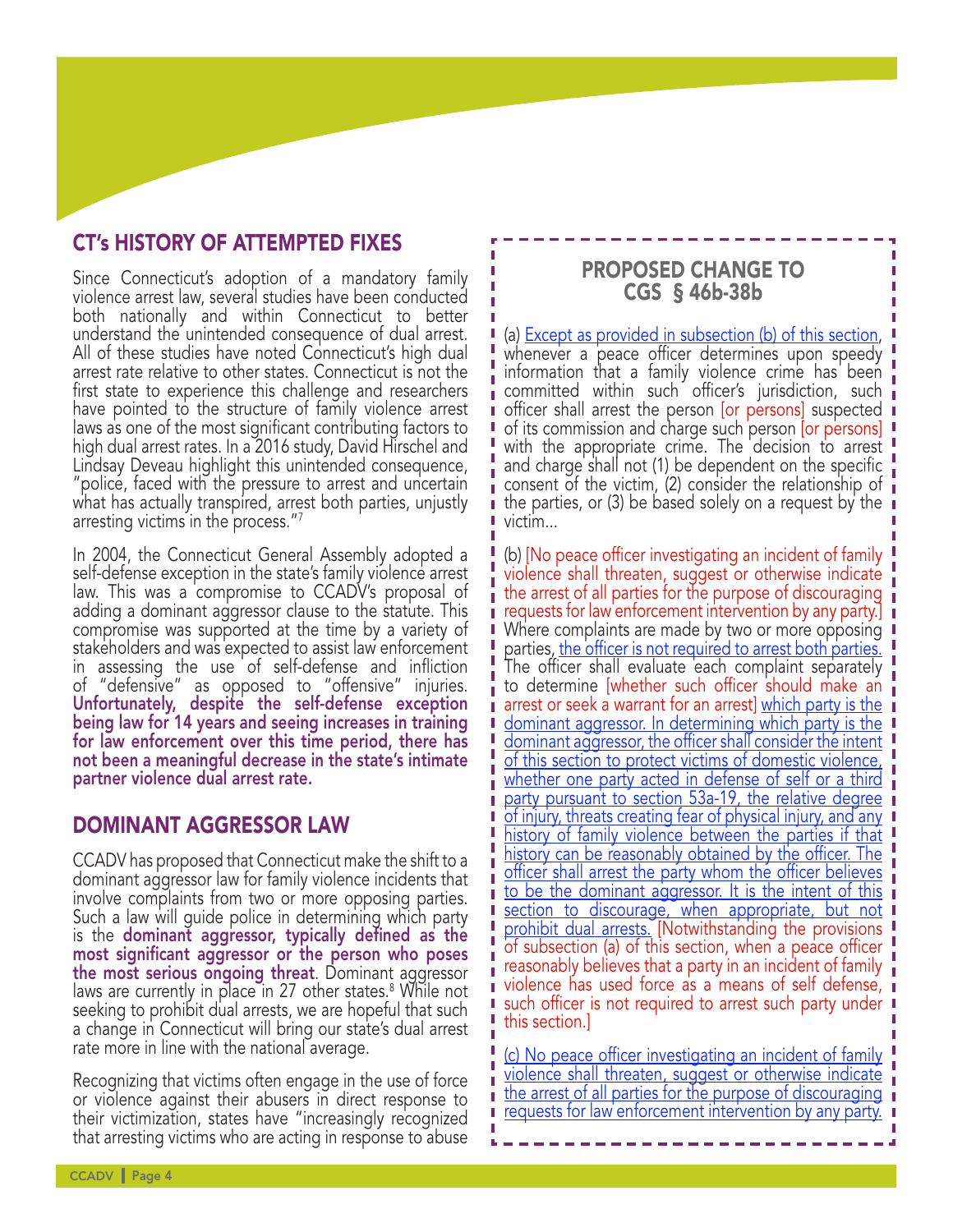perpetrated against them is not consistent with sound public policy."9 This was evident in Connecticut with the adoption of the self-defense exception in 2004. In its model state code for addressing family violence, NCJFCJ recommended in 1994 that states adopt dominant aggressor provisions in arrest statutes.<sup>10</sup> Dual arrests have been found to be twice as likely in states without dominant aggressor laws, offering strong evidence that such laws achieve their stated objective.11

Police officers are tasked with making a number of determinations about the guilty party in a variety of crimes every day. Given the complex and often volatile nature of domestic violence incidents, dominant aggressor laws are intended to guide officers in their determination of the most significant or culpable party by considering the relative degree of injuries, threats and level of fear, history of domestic violence, and the use of self-defense.

The International Association of Chiefs of Police (IACP) calls on law enforcement to determine which party is the dominant aggressor in its "Intimate Partner Violence Response Policy & Training Content Guidelines." Per the guidelines:

- Arrest is the preferred response with the predominant aggressor only, and,
- Dual arrest is strongly discouraged. Officers should not use dual arrests as a substitute for a thorough investigation. Supervisors should be involved in decisions of dual arrest.<sup>12</sup>

A requirement to make a determination about dominant aggressor is not outside the scope of law enforcement as they routinely investigate complex cases. Furthermore, it helps prevent negative consequences for both the victim and the criminal justice system.

## PREFERRED vs. MANDATORY ARREST

CCADV's proposal for the inclusion of a dominant aggressor provision in Connecticut's family violence arrest law also maintains the existing mandatory arrest provision of the law. Various stakeholders in Connecticut's criminal justice system have suggested that removing police discretion with the adoption of the mandatory arrest law is the cause of the high dual arrest rate because officers have no choice but to arrest any person for whom they have probable cause to believe committed a crime of family violence. There was however acknowledgement in 2004 that law enforcement should be considering the use of selfdefense and that they need not arrest a party found to have used self-defense. As previously discussed, the change in the law to consider self-defense has not resulted in a meaningful decrease of the state's intimate partner violence dual arrest rate.

While we do not disagree that the existing structure of the law may cause confusion, we caution against removing the mandate to arrest altogether. **Arrest is** an important and necessary intervention to address domestic violence and advocates across the state fear that elimination of the mandatory arrest law would swing the state to the other end of the arrest spectrum, with few arrests in domestic violence incidents. It is imperative that law enforcement expend the requisite time and effort to determine the dominant aggressor and then arrest that individual. Of the states with dominant aggressor laws, 10 mandate the arrest of the dominant aggressor.<sup>13</sup>

# *TIME FOR CHANGE!*

DUAL ARRESTS have been found to be TWICE AS LIKELY in states *without* dominant aggressor laws.

**EXECUTE:**<br> **A 27 STATES** have explicit dominant aggressor laws.<br>
DUAL ARRESTS have been found to be TWICE AS LIKELY<br>
in states WITHOUT DOMINANT AGGRESSOR LAWS.<br>
INTERNATIONAL ASSOC. OF CHIEFS OF POLICE calls for<br>
DETERMIN international assoc. of chiefs of police calls for

CCADV | Page 5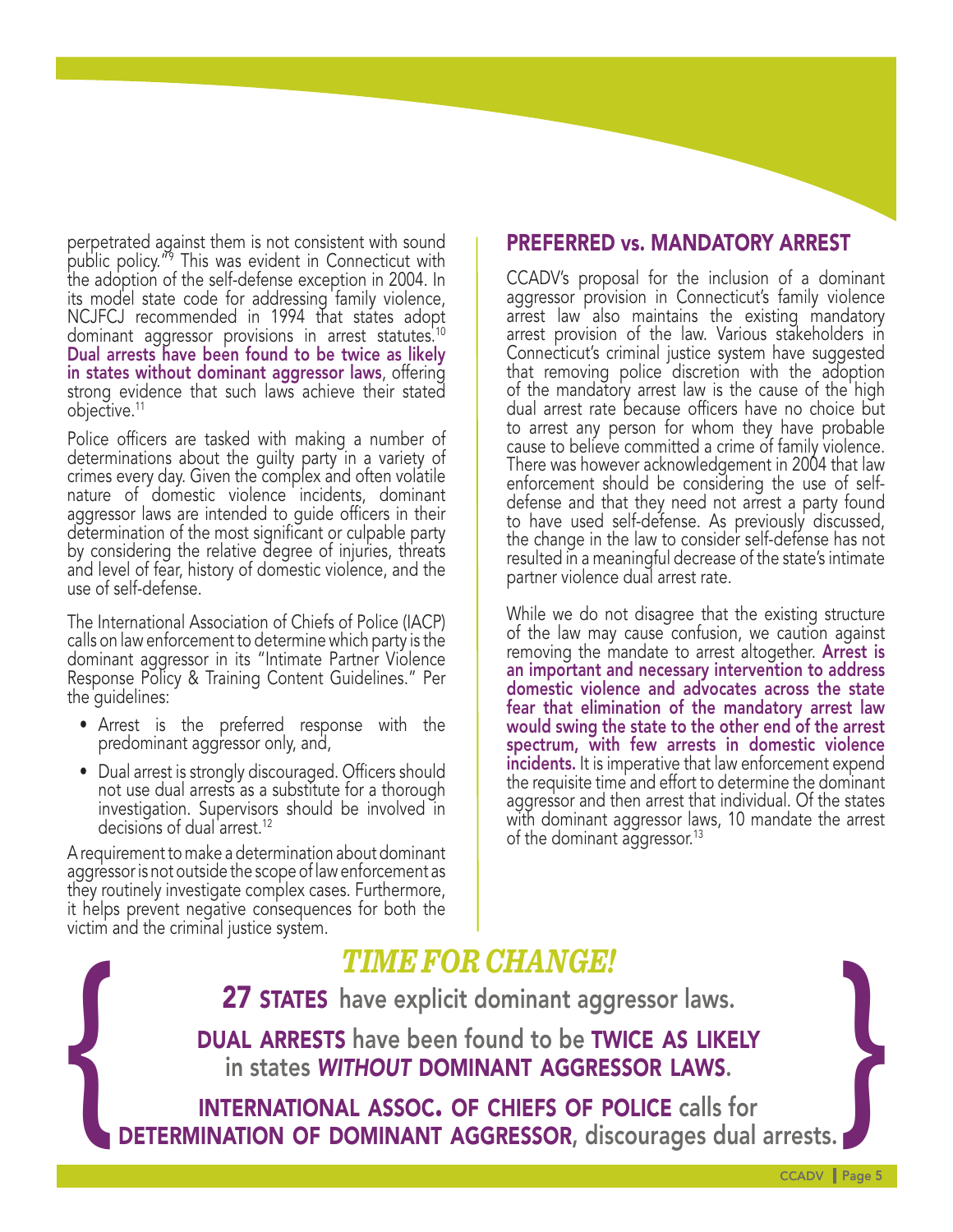

At least 27 states have explicit dominant aggressor laws.<sup>14</sup> Of those states, 23 offer in statute some level of guidance or factors for law enforcement to consider when determining which party is the dominant aggressor.<sup>1</sup> the arrest of the dominant aggressor for either all or felony acts of domestic violence.<sup>16</sup>

#### Rhode Island (§ 12-29-3) 17

When the officer has probable cause to believe that family or household members have assaulted each other, the officer is not required to arrest both persons. The officer shall arrest the person whom the officer believes to be the primary physical aggressor.

#### New Hampshire (§ 173-B:10)<sup>18</sup>

When the peace officer has probable cause to believe that the persons are committing or have committed abuse against each other, the officer need not arrest both persons, but should arrest the person the officer believes to be the primary physical aggressor. In determining who is the primary physical aggressor, an officer shall consider the intent of this chapter to protect victims of domestic violence, the relative degree of injury or fear inflicted on the persons involved, and any his tory of domestic abuse between these persons if that history can reasonably be obtained by the officer.

#### Nevada (§ 171.137) 19

1. Except as otherwise provided in subsection 2, whether or not a warrant has been issued, a peace officer shall, unless mitigating circumstances exist, arrest a person when the peace officer has probable cause to believe that the person to be arrested has, within the preceding 24 hours, committed battery upon his or her [family or household member].

2. If the peace officer has probable cause to believe that a battery described in subsection 1 was a mutual battery, the peace officer shall attempt to determine which person was the primary physical aggressor. If the peace officer determines that one of the persons who allegedly committed a battery was the primary physical aggressor involved in the incident, the peace officer is not required to arrest any other person believed to have committed battery during the incident. In determining whether a person is a primary physical aggressor for the purposes of this subsection, the peace officer shall consider:

- a. Prior domestic violence involving either person;
- b. The relative severity of the injuries inflicted upon the persons involved;
- c. The potential for future injury;
- d. Whether one of alleged batteries was committed in self-defense; and
- e. Any other factor that may help the peace officer decide which person was the primary physical aggressor.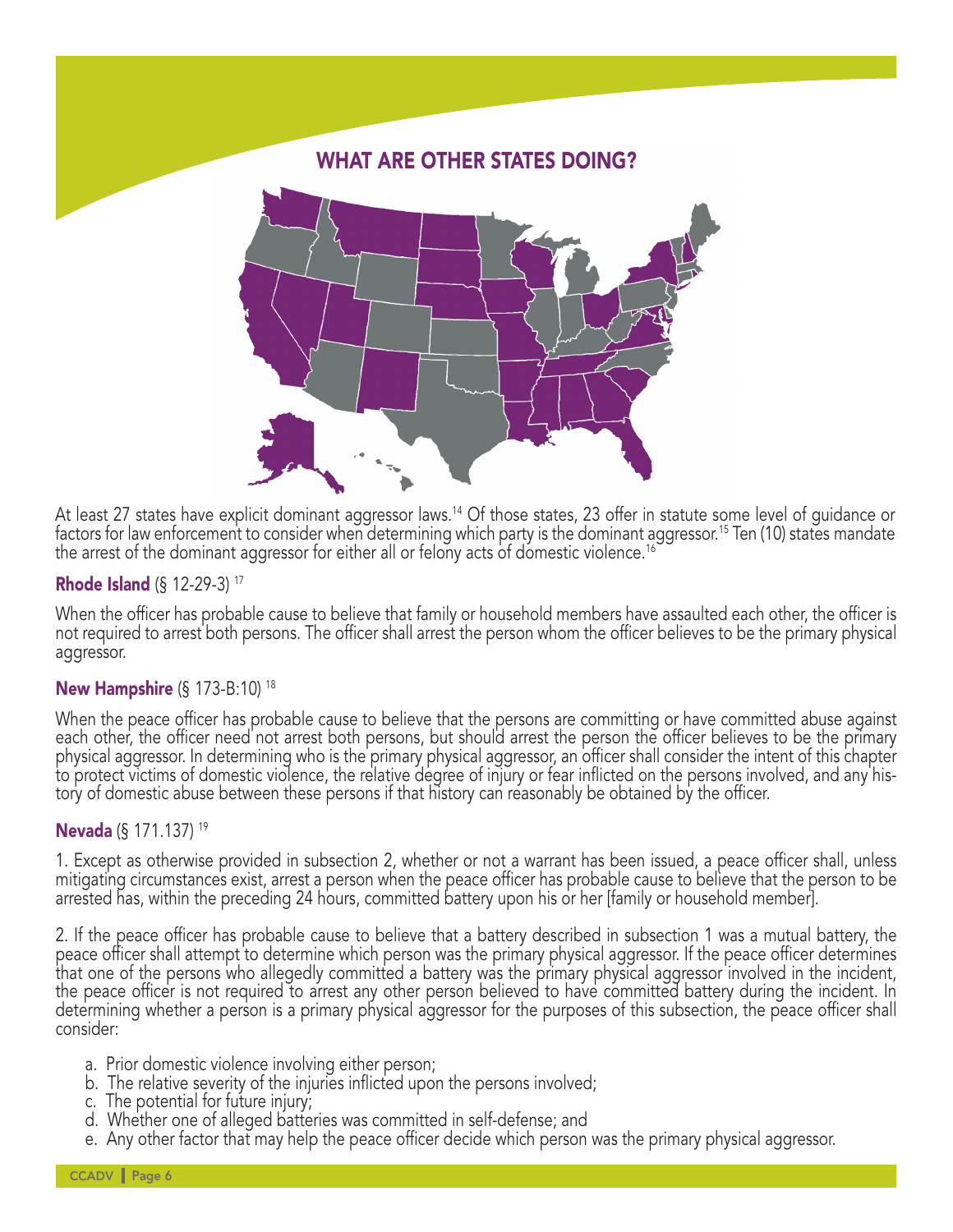# ENDNOTES

1. U.S. Department of Justice, Federal Bureau of Investigation, National Incident Based Reporting System.

2. Connecticut Department of Emergency Services and Public Protection. " Family Violence Arrest Report." 2014-2016. Available at http://www.dpsdata.ct.gov/dps/ucr/ucr.aspx.

3. Ibid.

4. Cox, S. (2018). " A Review of Police and Court Processing of Intimate Partner Dual Arrests in Connecticut." Presented to Connecticut Coalition Against Domestic Violence.

5. Ibid.

6. National Council of Juvenile and Family Court Judges. (1994) "Model Code on Domestic and Family Violence." Available at https://www.ncjfcj.org/resource-library/publications/model-code-domestic-and-family-violence.

7. Hirschel, D. & Deveau, L. (2016). "The Impact of Primary Aggressor Laws on Single Versus Dual Arrest in Incidents of Intimate Partner Violence." Violence Against Women. 23(10): 1155-1176.

8. Aequitas. (2017). "Predominant Aggressor Arrest Provisions: Statutory Compilation." Available at www.aequitasresource. org.

9. Ibid.

10. Supra note 6 at p. 7

11. Supra note 7 at p. 1171

12. International Association of Chiefs of Police. (2017) "Intimate Partner Violence Response Policy and Training Content Guidelines. Available at http://www.theiacp.org/portals/0/documents/pdfs/IACPIntimatePartnerViolenceResponsePolicyand TrainingGuidelines2017.pdf

13. Supra note 8

14. Alabama, Alaska, Arkansas, California, Florida, Georgia, Iowa, Louisiana, Maryland, Mississippi, Missouri, Montana, Nebraska, Nevada, New Hampshire, New Mexico, New York, North Dakota, Ohio, Rhode Island, South Carolina, South Dakota, Tennessee, Utah, Virginia, Washington, Wisconsin

15. Alabama, Alaska, Arkansas, California, Georgia, Iowa, Louisiana, Mississippi, Missouri, Montana, Nebraska, Nevada, New Hampshire, New York, North Dakota, Ohio, South Carolina, South Dakota, Tennessee, Utah, Virginia, Washington, Wisconsin 16. Arkansas, Iowa, Louisiana, Missouri, Ohio, Rhode Island, South Dakota, Virginia, Washington, Wisconsin

17. Rhode Island General Laws § 12-29-3 retrieved January 2018 from http://webserver.rilin.state.ri.us/Statutes/ TITLE12/12-29/12-29-3.HTM

18. New Hampshire Revised Statutes § 173-B:10 retrieved January 2018 from http://www.gencourt.state.nh.us/rsa/html/ XII/173-B/173-B-10.htm

19. Nevada Revised Statutes § 171.137 retrieved January 2018 from https://www.leg.state.nv.us/NRS/NRS-171. html#NRS171Sec137